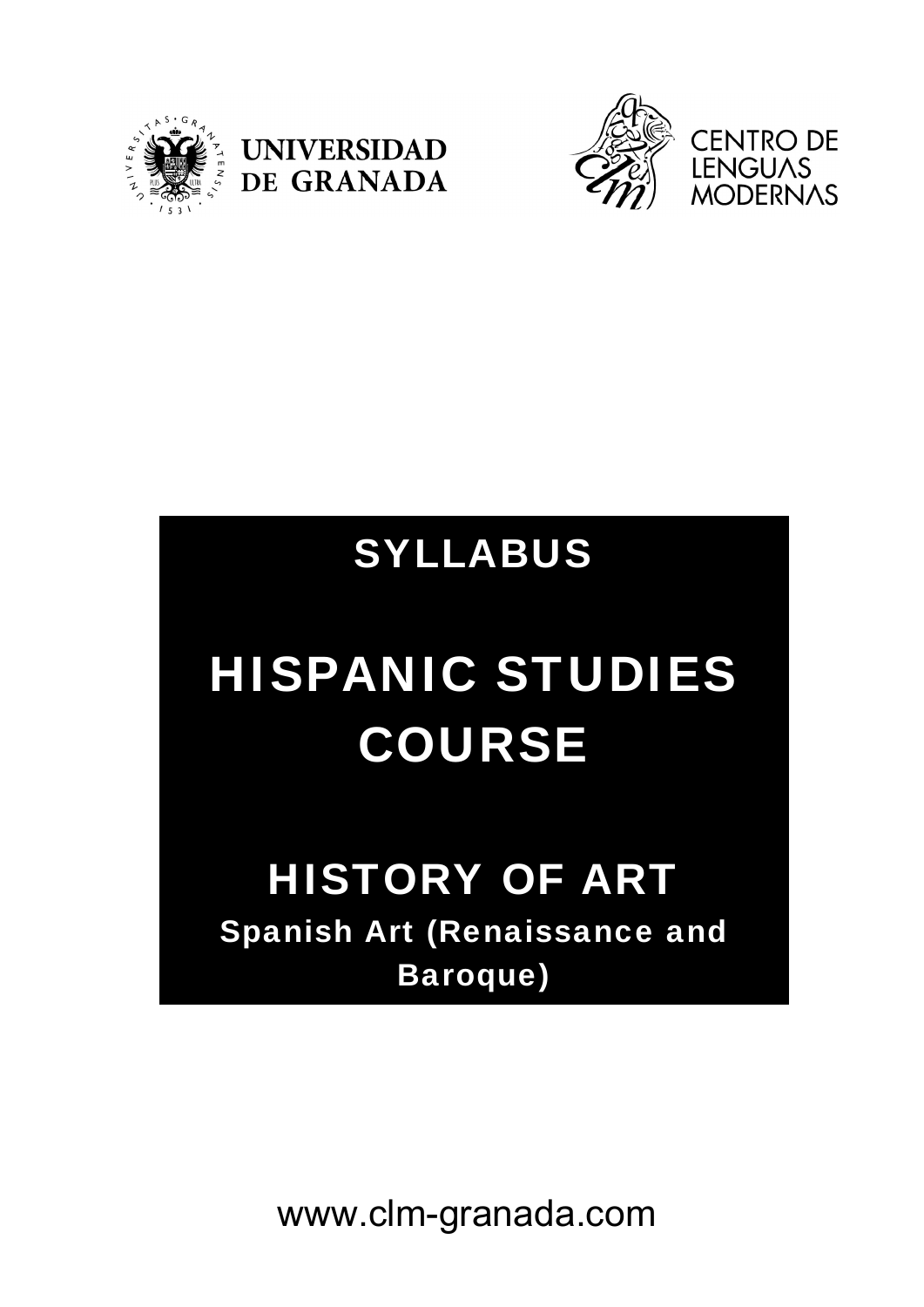#### **SPANISH ART (RENAISSANCE AND BAROQUE)**

#### **General description**

This subject deals with the study of the forms of artistic expression in Spain between the 16<sup>th</sup> and end of the 18<sup>th</sup> centuries, in two differentiated blocks: *Renaissance Art* and *Baroque Art*. The analysis of these two blocks explains the main lines of artistic expression of the period and their evolution, giving attention – for reasons of brevity – to the principal figures of each epoch.

The specific aims of the subject are, on the one hand, to understand the essential trends of Spanish artistic expression of the Modern Age, integrating them in their historical, social and ideological context; on the other hand, to develop the linguistic competence of the student in the Spanish language.

#### **Content**

#### **I. INTRODUCTION TO ARTISTIC VOCABULARY**

1. Architecture, sculpture and painting terms.

#### **II. RENAISSANCE SPANISH ART**

2. SPAIN OF THE 16TH CENTURY: POLITICAL AND CULTURAL EVOLUTION.

From Hispanic unity to Empire. Artistic patronage as social representation. From the Flemish tradition to Italian novelty.

3. SPANISH ARCHITECTURE OF THE RENAISSANCE

The slow introduction of the Renaissance: first examples. Imperial architecture and classicism. State architecture: the Escorial.

4.SPANISH SCULPTURE OF THE 16TH CENTURY

Italian artists in Spain and Spanish in Italy. The mannerism of Berruguete. Sculpture in the court of Philip II and Romanism: the Leoni and Gaspar Becerra.

5.SPANISH PAINTING IN THE 16TH CENTURY

Influence of Leonardo and Rafael: Valencian painting. Castilian mannerism. Painting in the Philippine court. The subjective option of El Greco.

#### **III. SPANISH BAROQUE ART**

6.THE SOCIOCULTURAL CONTEXT OF BAROOUF SPAIN

 Spain of the 17th and 18th centuries. Class society. The monarchy. The Council of Trent and baroque art: functions of the work of art. The festivals, the characteristic expression of life in the Baroque.

7.ARCHITECTURE AND URBANISM IN BAROQUE SPAIN

 Plaza Mayor: peculiar urban expression. Monumentality and stage design: the great religious façades. The theatricality of sacred space: altarpieces and chapels. Civil architecture: the royal palaces from the Austrias to the Bourbons.

8.SPANISH BAROQUE SCULPTURE

 Technical and formal characteristics of Spanish baroque imagery. The working of the processional and altar image. The Castilian school and Gregorio Fernández. The origin of the Andalusian school: Pablo de Rojas. The Seville school: Martinez Montañes and Juan de Mesa. The masters of the Granada school: Cano, Mena and Mora. Neapolitan influence in Murcia: Salzillo.

#### 9.LA PINTURA BARROCA EN ESPAÑA

The origins of Spanish baroque painting: Sánchez Cotán. The great masters of tenebrism: Ribalta, Ribera and Zurbarán. Velázquez and the uniqueness of the genius: evolution and significance of his work. Other great masters of Spanish baroque painting.

| Assessment                   |     |  |
|------------------------------|-----|--|
| ATTENDANCE AND PARTICIPATION | 20% |  |
| MID-TERM EXAM:               | 40% |  |
| FINAL EXAM                   | 40% |  |